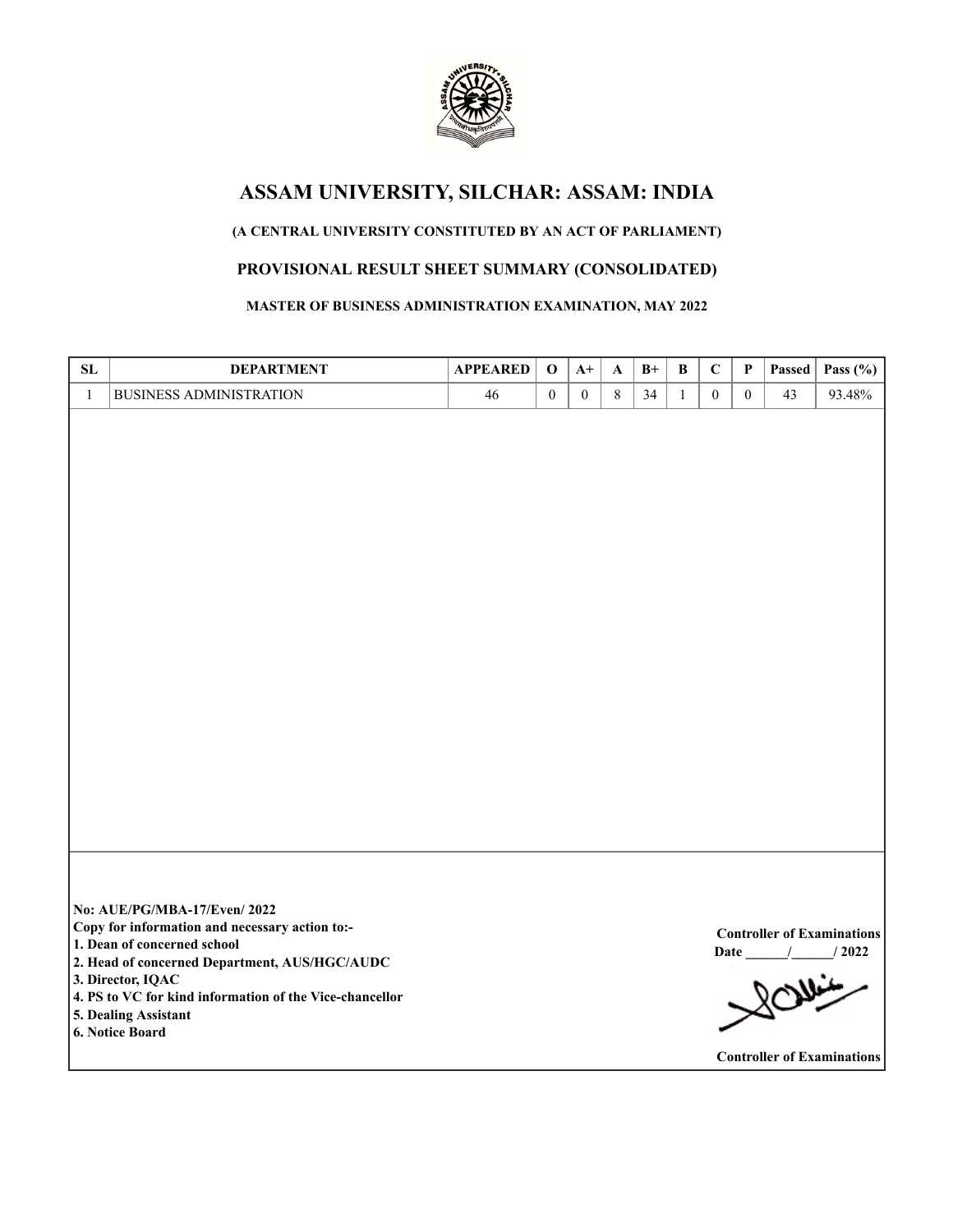

## **(A CENTRAL UNIVERSITY CONSTITUTED BY AN ACT OF PARLIAMENT)**

# **PROVISIONAL RESULT SHEET (CONSOLIDATED)**

#### **MASTER OF BUSINESS ADMINISTRATION EXAMINATION, MAY 2022**

#### **DEPARTMENT : BUSINESS ADMINISTRATION**

| SL                                                                                                                                                                        | <b>ROLL</b> | NO.        | <b>CGPA</b>              | <b>Letter Grade</b>                                 | <b>SEMESTER(S) YET TO CLEAR</b> |  |  |
|---------------------------------------------------------------------------------------------------------------------------------------------------------------------------|-------------|------------|--------------------------|-----------------------------------------------------|---------------------------------|--|--|
| $\mathbf{1}$                                                                                                                                                              | 042220      | 2170700108 | 7.34                     | $\mathbf{A}$                                        |                                 |  |  |
| $\overline{2}$                                                                                                                                                            | 042220      | 2170700109 | 6.45                     | $\mathrm{B}^{+}$                                    |                                 |  |  |
| $\mathfrak{Z}$                                                                                                                                                            | 042220      | 2170700110 | 7.00                     | $\mathbf{A}$                                        |                                 |  |  |
| $\overline{4}$                                                                                                                                                            | 042220      | 2170700111 | 6.50                     | $B+$                                                |                                 |  |  |
| 5                                                                                                                                                                         | 042220      | 2170700112 | 6.88                     | $B+$                                                |                                 |  |  |
| 6                                                                                                                                                                         | 042220      | 2170700113 | 6.31                     | $B+$                                                |                                 |  |  |
| $7\overline{ }$                                                                                                                                                           | 042220      | 2170700114 | 7.02                     | $\mathbf{A}$                                        |                                 |  |  |
| 8                                                                                                                                                                         | 042220      | 2170700115 | 6.81                     | $B+$                                                |                                 |  |  |
| 9                                                                                                                                                                         | 042220      | 2170700116 | $\overline{\phantom{a}}$ | $\hspace{0.05cm} -\hspace{0.05cm} -\hspace{0.05cm}$ | $\overline{4}$                  |  |  |
| 10                                                                                                                                                                        | 042220      | 2170700117 | 7.27                     | A                                                   |                                 |  |  |
| 11                                                                                                                                                                        | 042220      | 2170700118 | 7.26                     | $\mathbf{A}$                                        |                                 |  |  |
| 12                                                                                                                                                                        | 042220      | 2170700119 | 6.73                     | $B+$                                                |                                 |  |  |
| 13                                                                                                                                                                        | 042220      | 2170700120 | 6.52                     | $B+$                                                |                                 |  |  |
| 14                                                                                                                                                                        | 042220      | 2170700121 | 6.57                     | $B+$                                                |                                 |  |  |
| 15                                                                                                                                                                        | 042220      | 2170700122 | 6.99                     | $B+$                                                |                                 |  |  |
| 16                                                                                                                                                                        | 042220      | 2170700123 | 6.17                     | $B+$                                                |                                 |  |  |
| 17                                                                                                                                                                        | 042220      | 2170700124 | 6.68                     | $B+$                                                |                                 |  |  |
| 18                                                                                                                                                                        | 042220      | 2170700125 | 6.60                     | $B+$                                                |                                 |  |  |
| 19                                                                                                                                                                        | 042220      | 2170700126 | 7.37                     | $\mathbf{A}$                                        |                                 |  |  |
| 20                                                                                                                                                                        | 042220      | 2170700127 | 6.33                     | $B+$                                                |                                 |  |  |
| <b>Letter Grade:</b><br>$Q = 9.00 - 10.00$ ; A+ = 8.00 - 8.99; A = 7.00 - 7.99; B+ = 6.00 - 6.99; B = 5.50 - 5.99; C = 5.00 - 5.49; P = 4.00 - 4.99; F = 0.00; Ab = 0.00; |             |            |                          |                                                     |                                 |  |  |
|                                                                                                                                                                           |             |            |                          |                                                     | $\frac{1}{\sqrt{2}}$            |  |  |

**Controller of Examinations**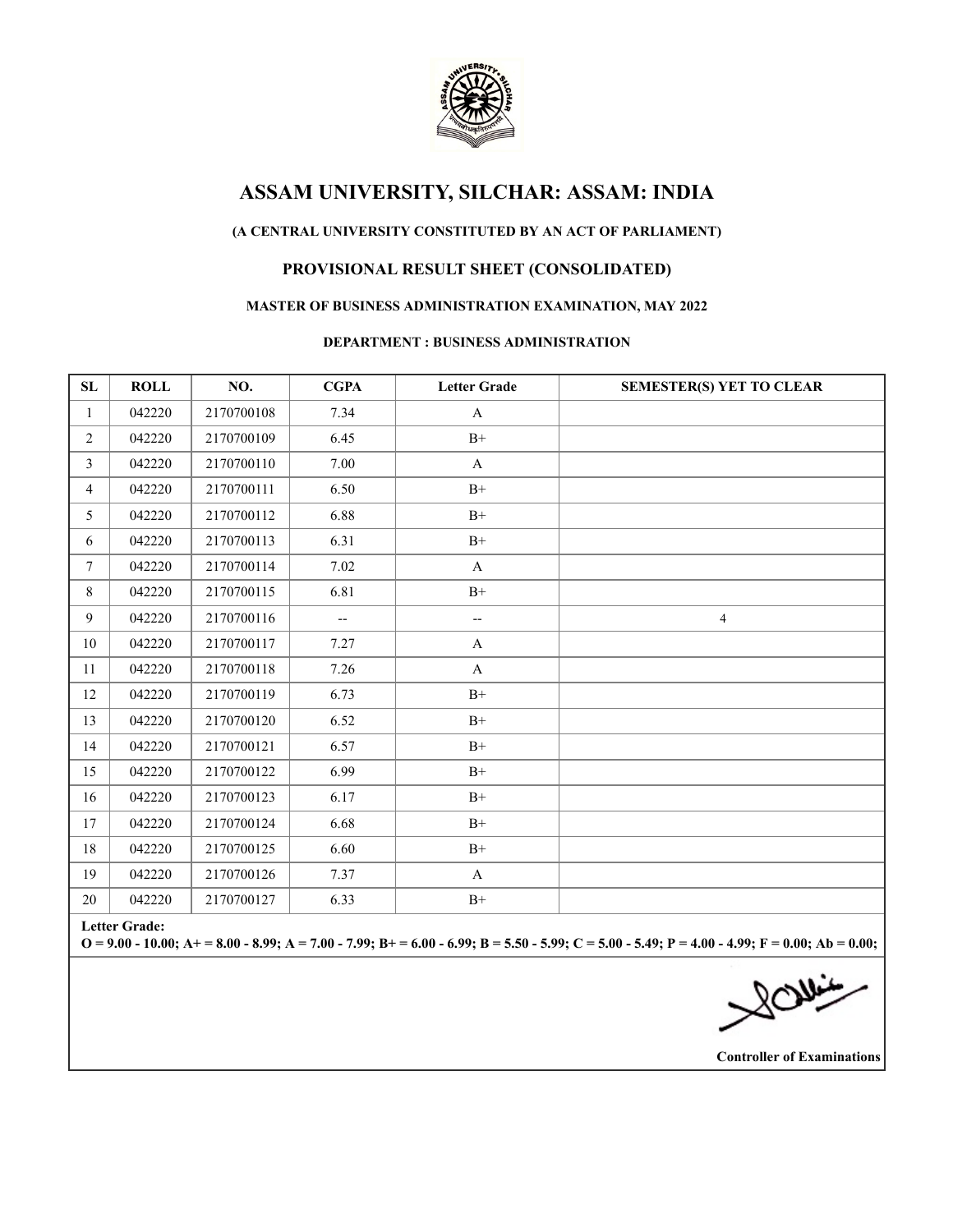

### **(A CENTRAL UNIVERSITY CONSTITUTED BY AN ACT OF PARLIAMENT)**

## **PROVISIONAL RESULT SHEET (CONSOLIDATED)**

### **MASTER OF BUSINESS ADMINISTRATION EXAMINATION, MAY 2022**

#### **DEPARTMENT : BUSINESS ADMINISTRATION**

| ${\bf SL}$                                                                                                                                                                | <b>ROLL</b> | NO.        | <b>CGPA</b> | <b>Letter Grade</b>                                 | <b>SEMESTER(S) YET TO CLEAR</b> |  |
|---------------------------------------------------------------------------------------------------------------------------------------------------------------------------|-------------|------------|-------------|-----------------------------------------------------|---------------------------------|--|
| 21                                                                                                                                                                        | 042220      | 2170700128 | 6.40        | $B+$                                                |                                 |  |
| 22                                                                                                                                                                        | 042220      | 2170700129 | 6.99        | $B+$                                                |                                 |  |
| 23                                                                                                                                                                        | 042220      | 2170700130 | 6.58        | $B+$                                                |                                 |  |
| 24                                                                                                                                                                        | 042220      | 2170700131 | 6.37        | $B+$                                                |                                 |  |
| 25                                                                                                                                                                        | 042220      | 2170700132 | 6.57        | $B+$                                                |                                 |  |
| 26                                                                                                                                                                        | 042220      | 2170700133 | 6.25        | $B+$                                                |                                 |  |
| 27                                                                                                                                                                        | 042220      | 2170700134 | 6.68        | $B+$                                                |                                 |  |
| 28                                                                                                                                                                        | 042220      | 2170700135 | 6.27        | $B+$                                                |                                 |  |
| 29                                                                                                                                                                        | 042220      | 2170700136 | 6.63        | $B+$                                                |                                 |  |
| 30                                                                                                                                                                        | 042220      | 2170700137 | 7.22        | $\mathbf{A}$                                        |                                 |  |
| 31                                                                                                                                                                        | 042220      | 2170700138 | 6.58        | $B+$                                                |                                 |  |
| 32                                                                                                                                                                        | 042220      | 2170700139 | 6.17        | $B+$                                                |                                 |  |
| 33                                                                                                                                                                        | 042220      | 2170700140 | 6.59        | $B+$                                                |                                 |  |
| 34                                                                                                                                                                        | 042220      | 2170700141 | 5.90        | $\, {\bf B}$                                        |                                 |  |
| 35                                                                                                                                                                        | 042220      | 2170700142 | 6.13        | $B+$                                                |                                 |  |
| 36                                                                                                                                                                        | 042220      | 2170700143 | 6.55        | $B+$                                                |                                 |  |
| 37                                                                                                                                                                        | 042220      | 2170700144 | 6.24        | $B+$                                                |                                 |  |
| 38                                                                                                                                                                        | 042220      | 2170700145 | 6.50        | $B+$                                                |                                 |  |
| 39                                                                                                                                                                        | 042220      | 2170700146 | 7.23        | $\mathbf{A}$                                        |                                 |  |
| 40                                                                                                                                                                        | 042220      | 2170700147 | --          | $\hspace{0.05cm} -\hspace{0.05cm} -\hspace{0.05cm}$ | $\overline{4}$                  |  |
| <b>Letter Grade:</b><br>$Q = 9.00 - 10.00$ ; A+ = 8.00 - 8.99; A = 7.00 - 7.99; B+ = 6.00 - 6.99; B = 5.50 - 5.99; C = 5.00 - 5.49; P = 4.00 - 4.99; F = 0.00; Ab = 0.00; |             |            |             |                                                     |                                 |  |
|                                                                                                                                                                           |             |            |             |                                                     | $\frac{1}{\sqrt{2}}$            |  |

**Controller of Examinations**